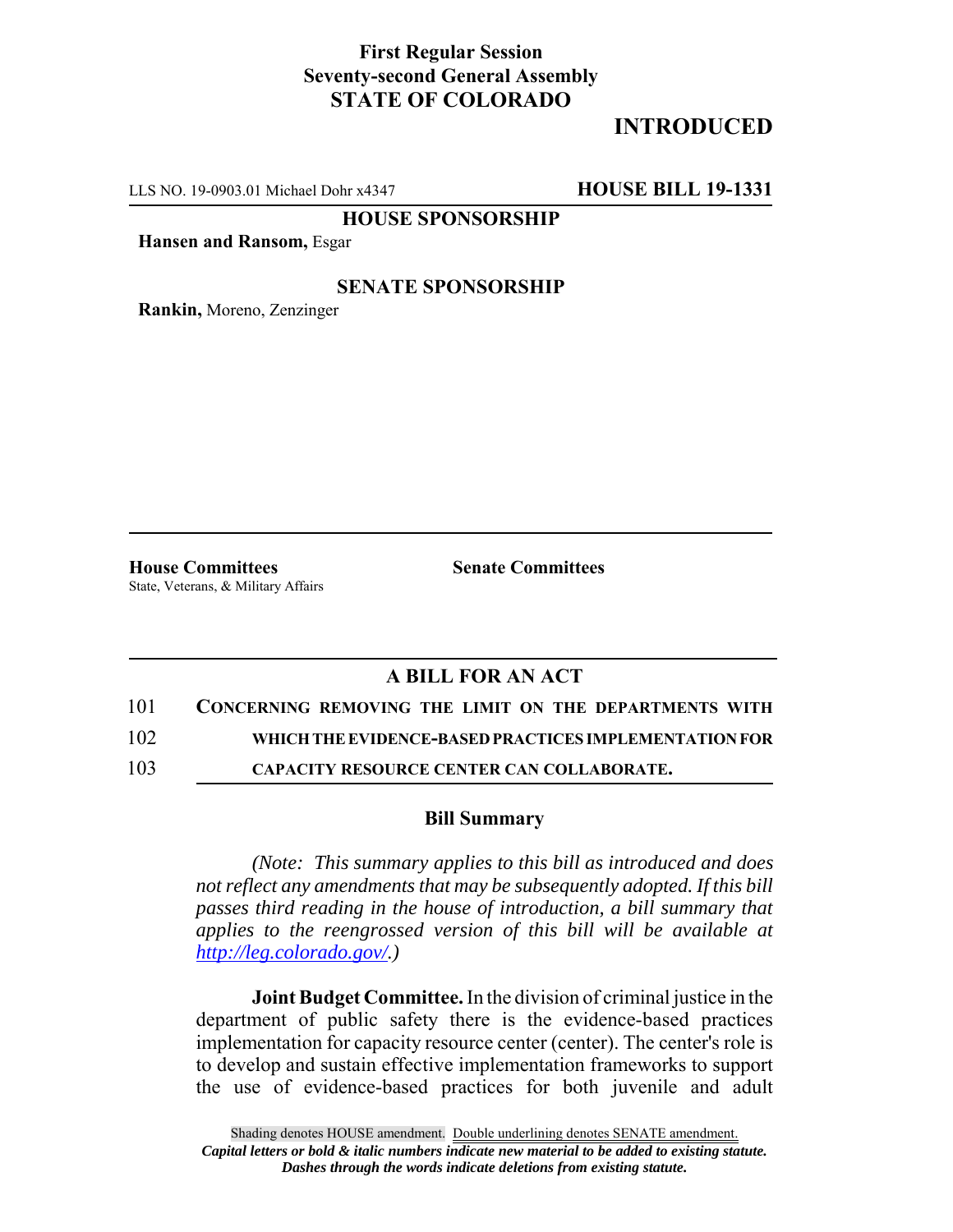populations in the criminal justice system. Current law requires the center to collaborate with the department of public safety, the department of corrections, the department of human services, and the judicial department. The bill removes the limit on the departments with which the center can collaborate.

 *Be it enacted by the General Assembly of the State of Colorado:* **SECTION 1.** In Colorado Revised Statutes, 24-33.5-514, **amend**  $3 \quad (1)$  as follows: **24-33.5-514. Evidence-based practices implementation for capacity program - EPIC fund - creation - repeal.** (1) There is hereby created the evidence-based practices implementation for capacity resource center in the division, referred to in this section as the "center". The intent of the center is to assist agencies serving juvenile and adult populations to develop and sustain effective implementation frameworks to support the use of evidence-based practices. The center is a collaborative effort 11 among the department of public safety, the department of corrections, the 12 department of human services, and the judicial department to increase the efficacy of individuals who work with various offender and victim populations by establishing an educational, skill-building, and consultation resource center to support practitioners in the implementation of evidence-based practices.

 **SECTION 2. Act subject to petition - effective date.** This act takes effect at 12:01 a.m. on the day following the expiration of the ninety-day period after final adjournment of the general assembly (August 2, 2019, if adjournment sine die is on May 3, 2019); except that, if a referendum petition is filed pursuant to section 1 (3) of article V of the state constitution against this act or an item, section, or part of this act within such period, then the act, item, section, or part will not take effect